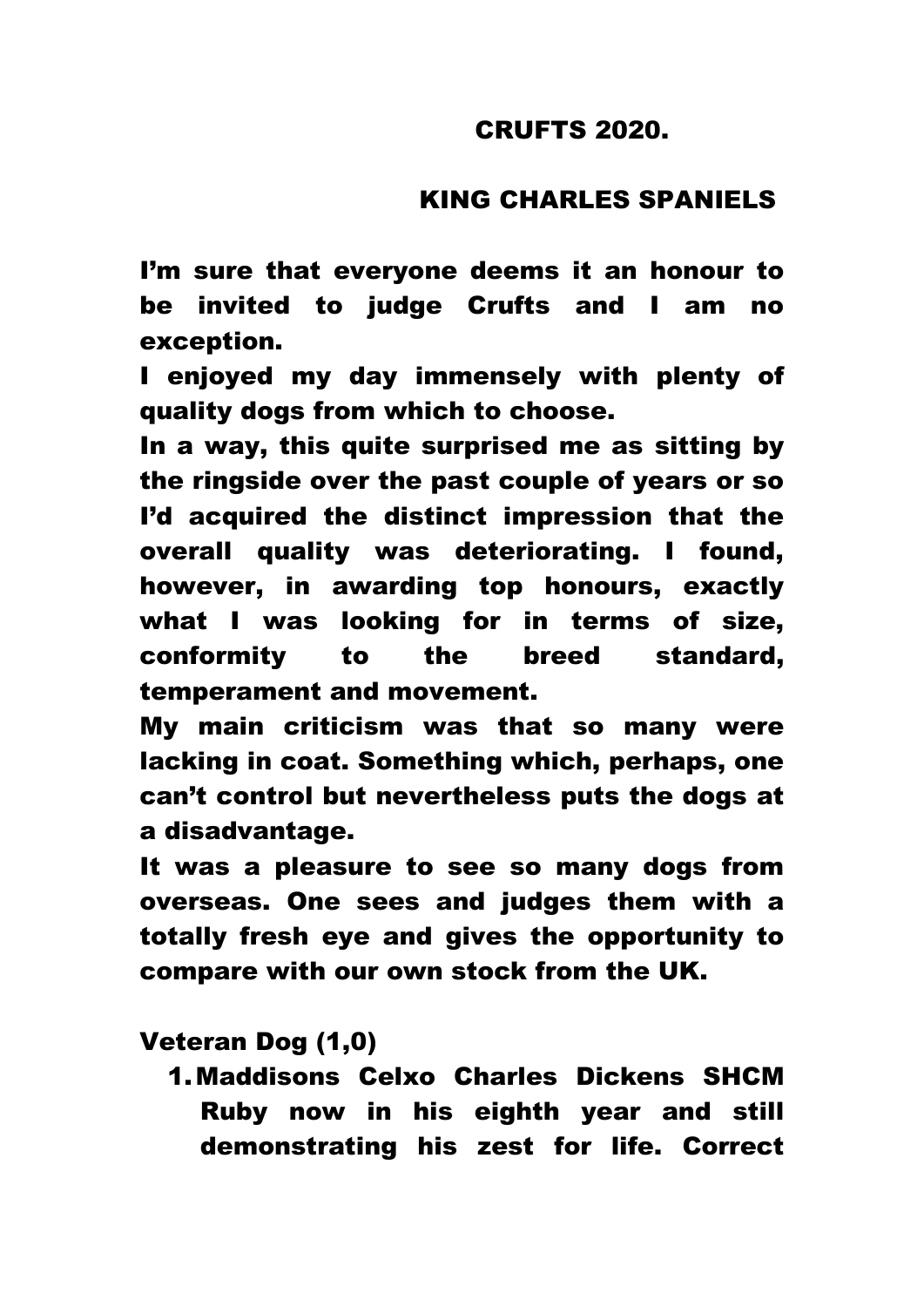size with most attractive head. Broad skull and good dark eye giving lovely gentle expression. Well placed shoulders, short level back, well angulated quarters. Good rich colour. Moved soundly.

# Minor Puppy Dog (2.1)

1. Arundels Cavella Oliver Twist Eight month old tricolour Very pretty head with well pronounced dome, good dark eye and broad foreface. Good reach of neck and well placed shoulders. Short back, deep ribs and well angulated quarters. Very well coated for age and nicely marked.A little unsettled today but improved later in the day to go Best Puppy in Breed.

Puppy Dog (2.0)

1.Couplands Mitapip Royal Diplomat with TucherishTAF Black /tan very mature for age. Lovely masculine head having broad skull and foreface, rich tan. Well constructed with good lay of shoulder, correct length of neck, deep ribs, short body and level topline. Well settled on the move but needs to tighten up in hindquarters. 2, Shelkovskayas Dante of Nevskogo Hobbite (ATC AW03199RUS) Beautifully marked tricolour. Pretty head which still needs to develop in foreface.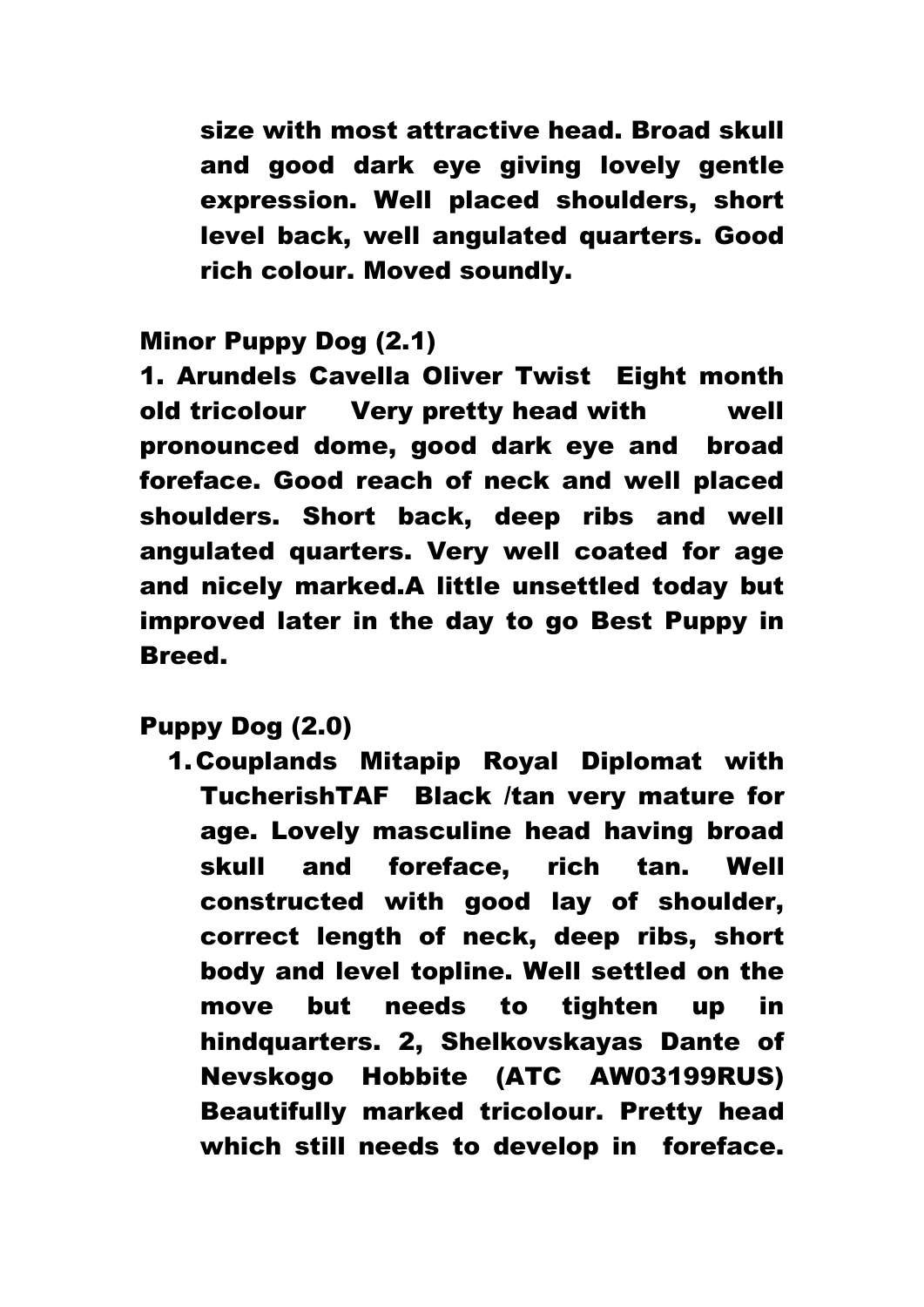Nice straight front with well place shoulders. Short back, level topline , well rounded quarters. Relaxed as the class went on but lost out on maturity to my first.

# Junior Dog (5.0)

1. Hubbard& Johnsons Clussexx I Have Seen the Coming of a New Day (ATC AW02669USA) An easy winner of this class. Took my eye as soon as he entered the ring. Lovely masculine head with good dome. Well cushioned foreface. Plenty of substance within the correct size constraints. Enough neck and well laid back shoulders. Short back with level topline and deep chest. Well angulated rear. Well presented in lovely coat. Showed like a dream Not yet fourteen months old. One I'd love to see when he reaches full maturity.

2.Southam & Arundels Chacombe Fin. Lightly marked tricolour. Liked his head with its broad skull, well cushioned foreface and gentle expression . Good front, level topline and well angulated rear. Moved well when settled. Wish he didnt have the ticking on his body.

3. O'Learys Miami Ink Black/tan, just coming up to fourteen months of age but still with a lot of maturing to do .Nevertheless much to like with his pretty head, good shoulders, nice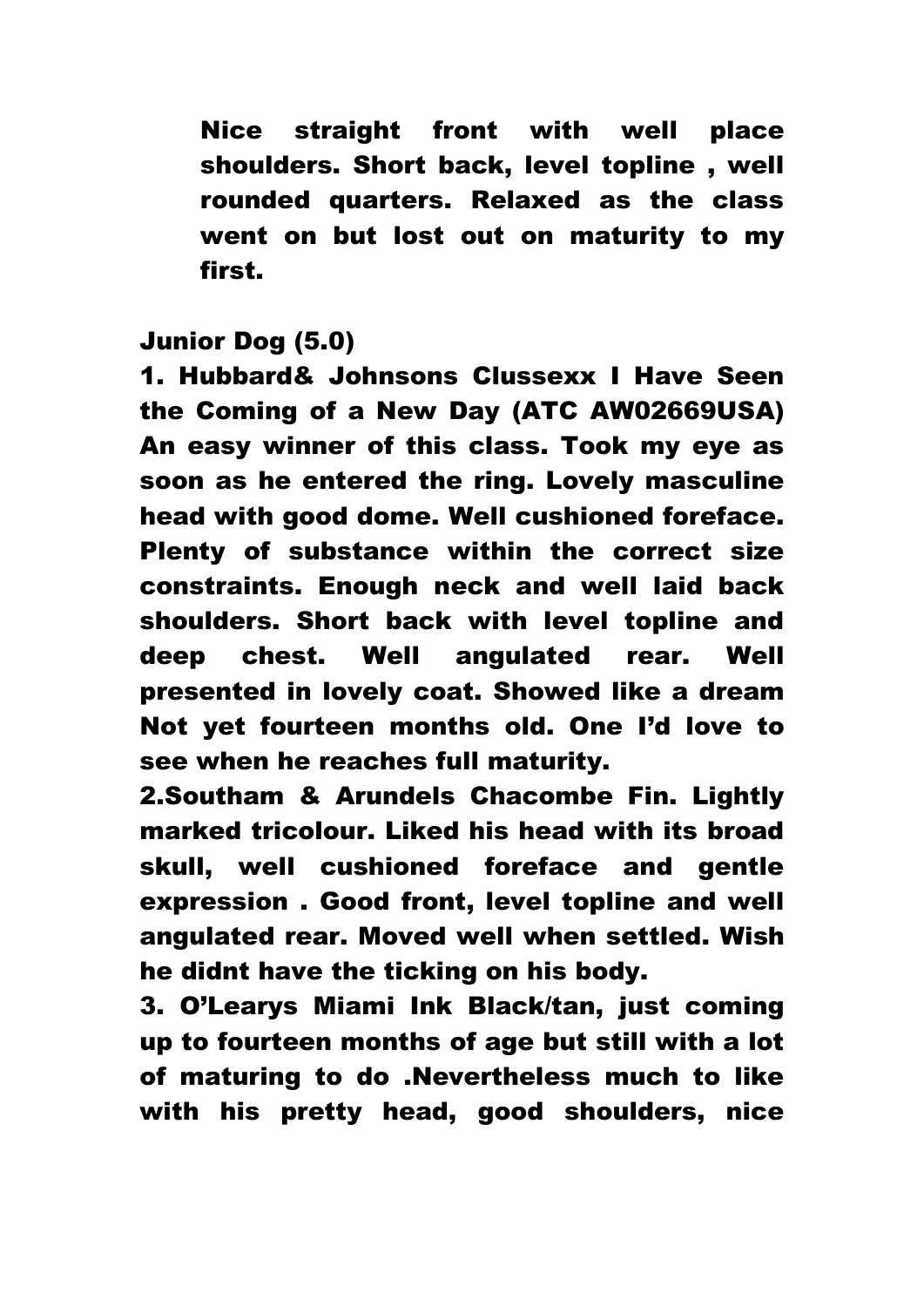straight front legs and short back with deep ribs. Moved well.

# Yearling Dog (3.0)

1. O'Learys Kasamanda Saxon Handsome tricolour with masculine head, having bro ad width of skull, rich tan and well cushioned foreface.Very short back, deep brisket, level topline and well angluated stifles. Loads of substance but within the size constraints. Moved with plenty of drive.

2. Hunters Kasamanda Hamilton at Hoobarton . Apparently litter brother to my first but more heavily marked and lacking the same reach of neck as his brother. The similarities were there, however. Good shoulders, deep chest, short back and level topline. Needs to mature a little more and gain more confidence in the showring.

3. Gilvich & Yakubovichs Potap Ot Nevskogo Hobbita (ATC AW01734RUS) Attractively marked tricolour but not the maturity of head as my first and second. Excellent neck and shoulders and rear angulation. A little longer in back than preferred and totally lacking in coat today.

### Post Graduate Dog (3.0)

1.Coxs Petipaws Black Prince. Being an exhibitor of this breed I can remember when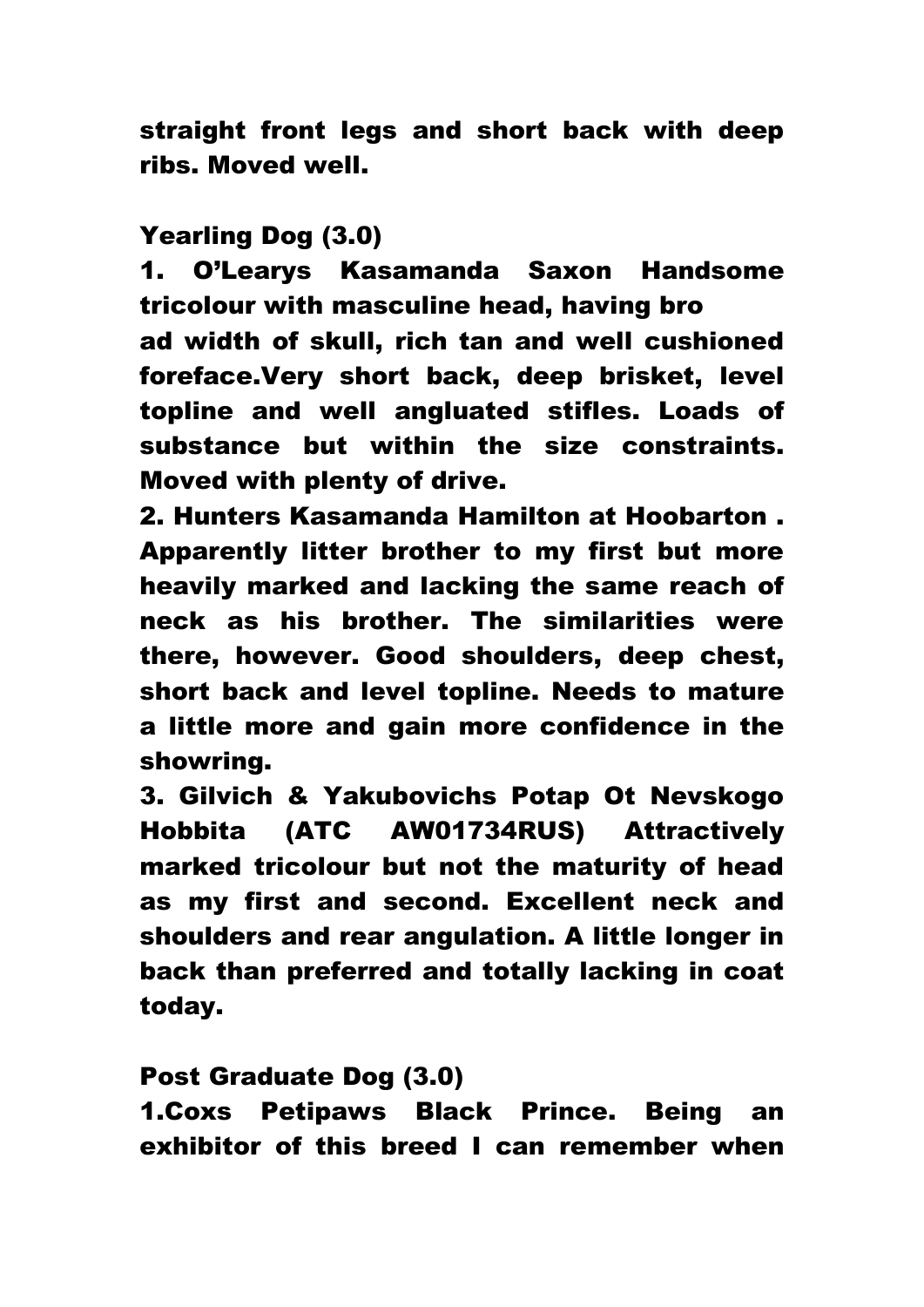this little chap hit the ring as a diminutive baby. My goodness, how he's come on now. Four years of age he's a lovely size but not lacking in bone or substance. Masculine head with good dome , well cushioned foreface and bright tan. Correct reach of neck and well angulated shoulders' Deep chest, short back and level topline.. Good rear angulation..Moved steadily to show off his strong rear action. Shown in good coat. In my opinion he will improve even more in the next year or so. 2. French & Traynors Mitapip Elusive Ruby . A richly pigmented male with attractive head having broad skull and expressive dark eye.. Enough neck and laid back shoulders. Short level back and deep chest. Well angulated stifle. He would do himself no harm by behaving , especially on the move and when standing.

3. Austins Dragonheart Fall Breeze Tricolour made in a smaller mould. Nicely marked with good head properties , sufficient neck and laid back shoulders. Short back and well angulated quarters. Has a tendancy to roach his back which makes the croup fall away. Could also be more positive in hind movement.

Limit Dog (8.1) This was arguably the best class of the day in terms of overall quality.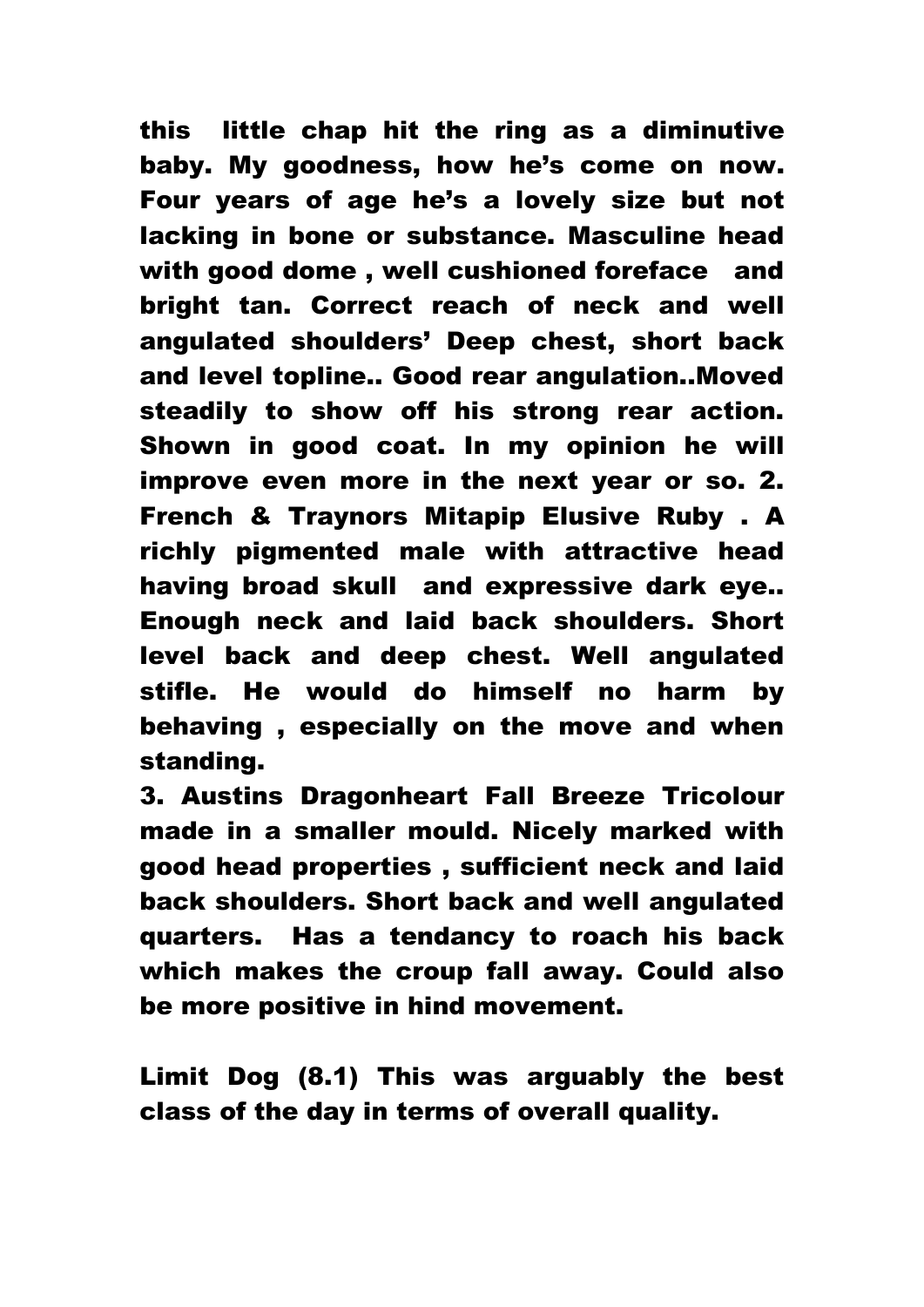1. Harveys Rivermoor Alberto Three year old tricolour with classic markings. The most gorgeous head, with broad skull and good dome. Correct width of fore face giving soft cushioning. Lustrous dark eye with gentle expression. Bone in proportion to his size. Good reach of neck and well laid back shoulders..Well rounded ribcage with deep brisket. Short back and level topline. Good turn of stifle giving strong driving action. Typical Charlie temperament, responsive without being effusive. I consider that this boy needs another eighteen months to two years to reach full maturity. A little out of coat and still needs to body up a tad but his overall quality and glorious head could not deny him his place and RCC.

2. Couplands Ambassadour Boy Star of Tucherish (IMP RUSS) Ruby whose main strength is his lovely head. Broad skull, rounded dome and good broad foreface.

Large dark eye giving soft expression. Very well laid back shoulders and deep chest. Short back and level topline . Good rear angulation giving steady movement. Just wish he were a tiny bit smaller and his colour had more depth. Ruby coats are notoriously more difficult than the other three colours to keep under control and this boy would gain tremendously with a straighter coat.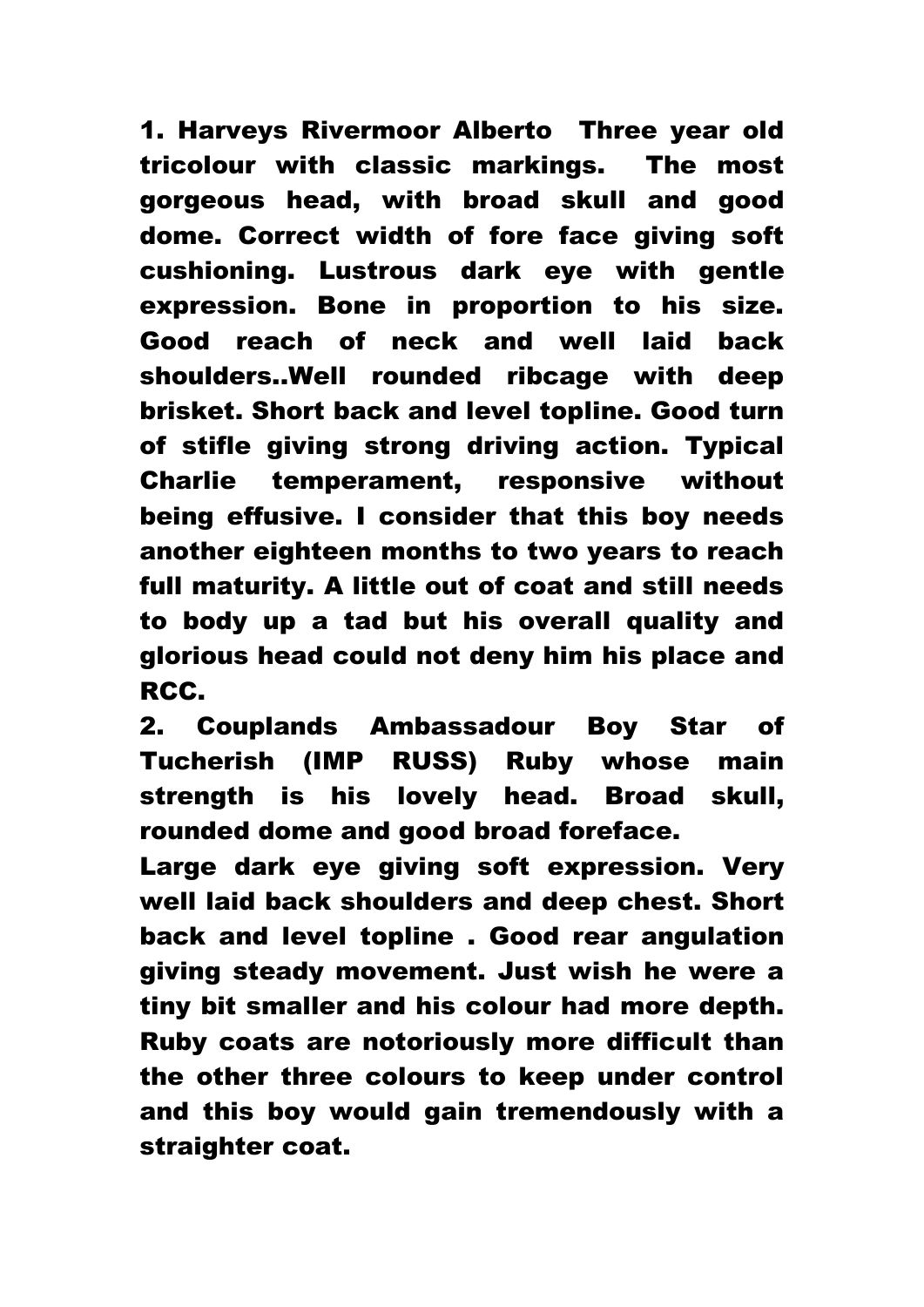3. Salgueros Rivermoor Minstrel An attractive tricolour just reaching full maturity.

Good head properties with broad rounded skull, softly cushioned foreface with correct nose and eye placement. Just the right reach of neck and well laid back shoulders. Plenty of substance and good bone without being oversized. Short back and level topline. Well angulated quarters.. Attractive markings and shown in good coat. Moved well.

### Open Dog (7.1)

1 Mallows. Ch X-Jewel Od Dvou Orechu Binglui (Imp Cze) A typical old fashioned Charlie. In my opinion, having the shape and outline that a fully mature Charlie should have. Everything about his head is soft and gentle but still masculine. Broad skull and well rounded dome, large dark eye giving soft expression, correct jaw and good breadth of foreface..Well angulated shoulders, deep chest and terrific spring of rib. Short back and level topline. Well rounded quarters which he used to advantage as he strode around the ring. A lovely size but oozing with substance. Shown in good coat. I remember this dog as a very naughty puppy but today he never put a foot wrong both when standing and powering around the ring.CC & BOB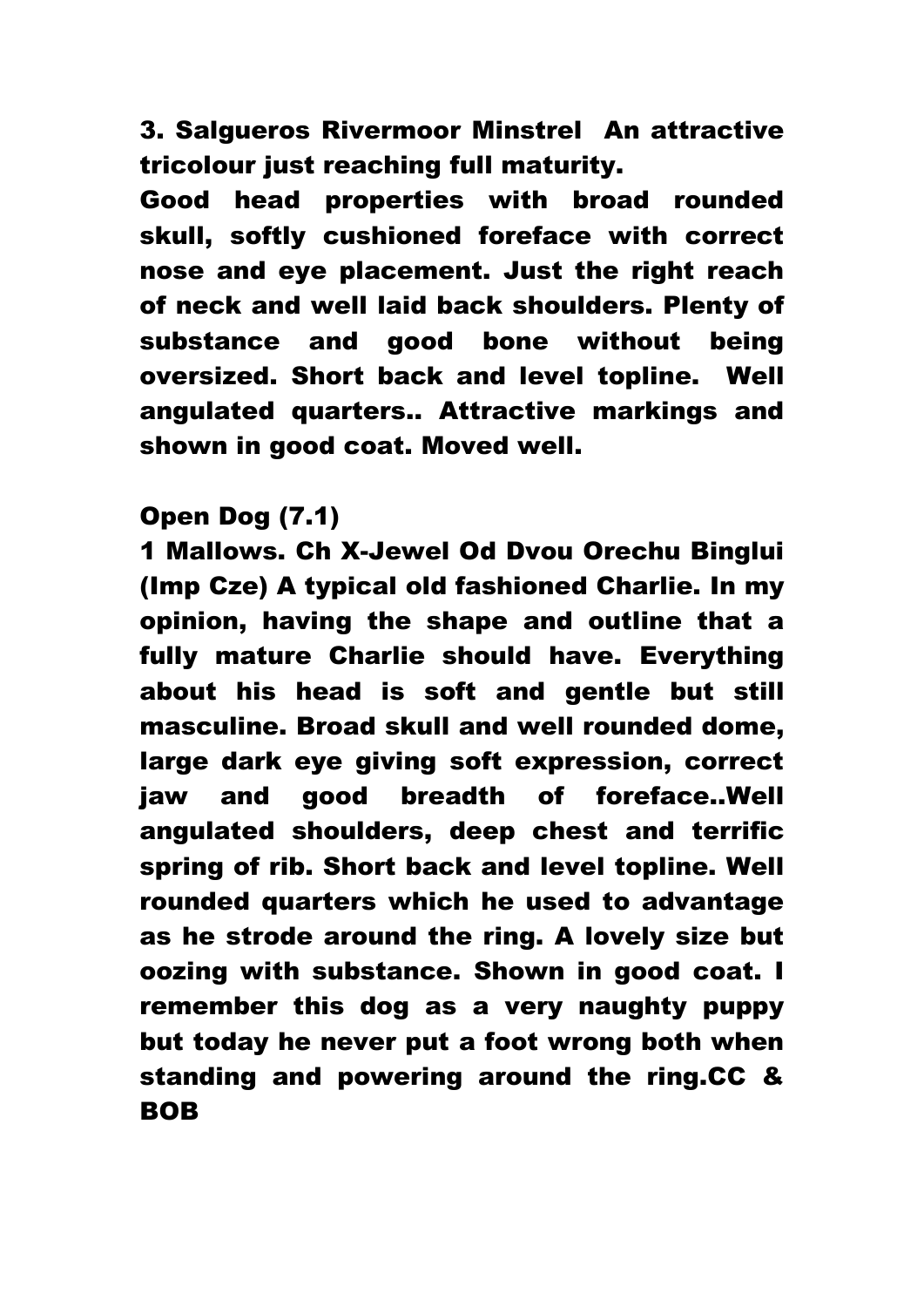2. Johnson, Hubbard, Peterson & Jacobs Am Ch Clussexx Paddington of Flivverway (ATCAW02735USA) Another black/tan very similar in type and outline to my winner. Lovely head, with large dark eye, good dome and full foreface. Well angulated shoulders, deep chest with full rounded ribs, short back and level topline. Well angulated turn of stifle. Beautifully presented in full coat. I felt that he could be more positive in his hind movement.

3. Gilvichs Dzentlemen Nevskiy Hobbit Is Doma Ha Barishihe (ATCAU01974RUS)

Flashily marked tricolour. Big masculine head but lacking the softness of my two winners. Good reach of neck with well laid back shoulders and deep chest. A little long cast which spoilt his topline. Reasonably rounded quarters but a little more leg give him more balance..

### Veteran Bitch (3.1)

1. Austins Baldragon May Bea Baby Smaller made tricolour now in her tenth year and absolutely full of herself. Loved her size, petite but not lacking in bone or substance. Pretty feminine head with large dark eye. Short coupled with deep chest , good lay of shoulder, level topline and good rear angulation giving sound movement' Best Veteran.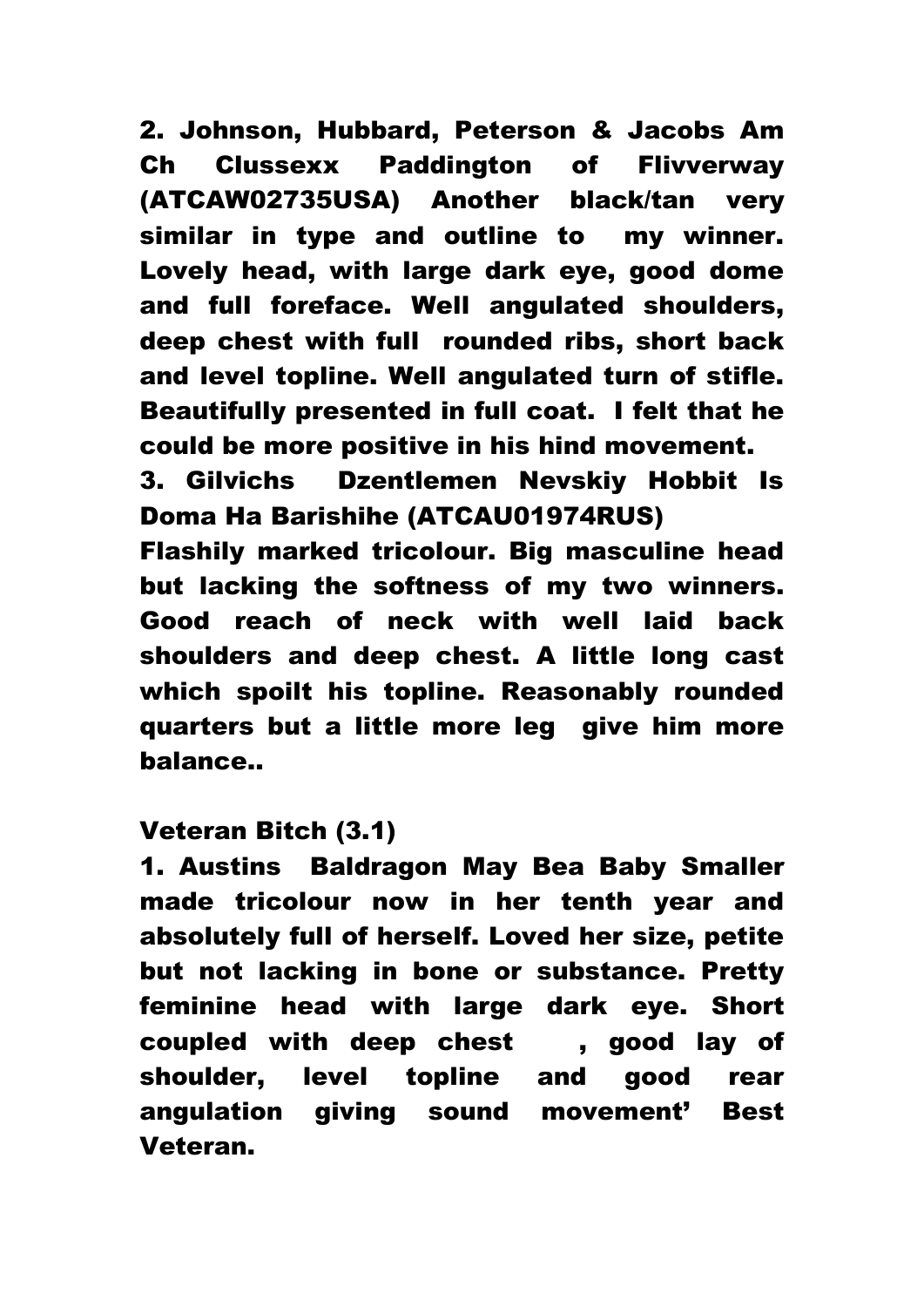2. Baileys Maibee Margot at Aldoricka A real oldie now approaching her thirteenth birthday but still full of life. Tricolour made in a slightly larger mould than my first but lovely for type. Old fashioned head with broad skull, beautifully constructed with good reach of neck, well laid back shoulders, deep body, level topline and well rounded quarters. So evocative of her breeding. Nothing to dislike, just preferred the smaller size of my first.

## Puppy Bitch (1.0)

1.Bogdanovas Germiona Ot Nevskogo Hobbita (ATC AW02612RUS) Lightly marked tricolour with very happy temperament. Pretty feminine head, good dome, dark eye and good width of foreface. Nicely made with plenty of neck, well laid back shoulders, well rounded ribs and short level back. Nice rear angulation. Moved out with plenty of confidence.. At eight months still a real baby but full of promise.

# Junior Bitch (7.3)

1. Stanburys Cofton To The Moon And Back to Inixia Very feminine tricolour. Pretty head with good dome, large dark eye and softly cushioned foreface. . Good reach of neck and lay back of shoulder. Short backed and well rounded quarters. Moved out with confidence.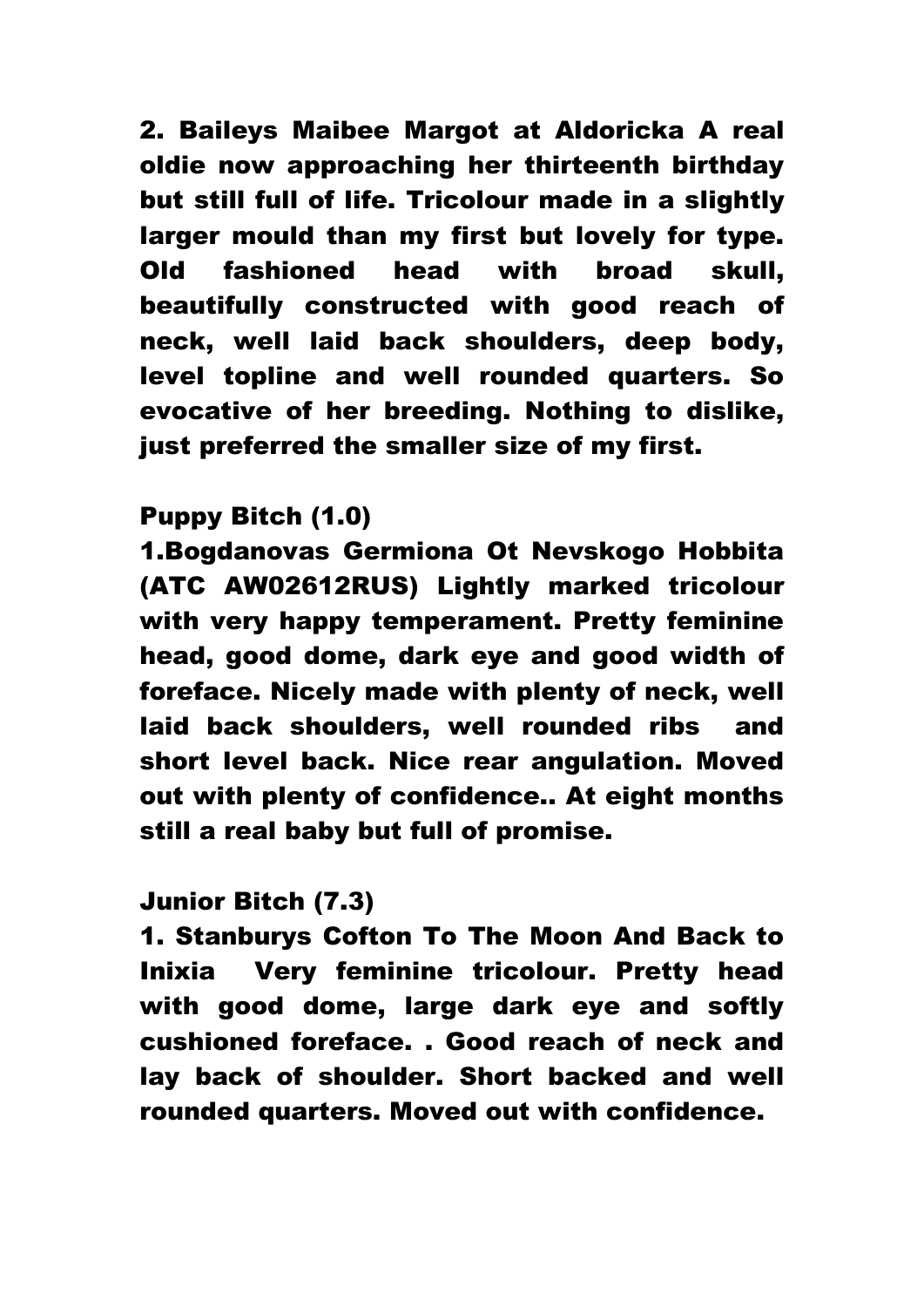2. Gromovas Sea Pearl Favorite Sharm (ATC 02491 EST) Another very promising tricolour. Pretty feminine head with good rounded dome, and dark expressive eye. Plenty of bone, excellent reach of neck and well laid back shoulders. Moved out with style. Not yet twelve months old and lost out a little on maturity to my first.

3. Stewarts Mildred Snitzer Marchog. A delightful black/tan with well defined dome, good dark eye and softly cushioned foreface.. Good reach of neck and lay back of shoulders. Short back and deep body. Excellent turn of stifle and short hocks. Moved out well but lost her topline both on the move and when standing.

Yearling Bitch (7.1) This was a lovely class and with maturity I would forecast a few future champions. Hair splitting decisions between the first three.

1.Boyers Ellinghurst Kiki Dee Tricolour with very pretty head, having broad skull, good dome, dark expressive eye and well rounded foreface. Plenty of bone for size, good reach of neck and well angled shoulder. Well rounded ribs , short back and level topline.. Good turn of stifle and moved soundly.

2. Bakers Coftons Fly Me To The Moon Tricolour of similar type, just a smidgen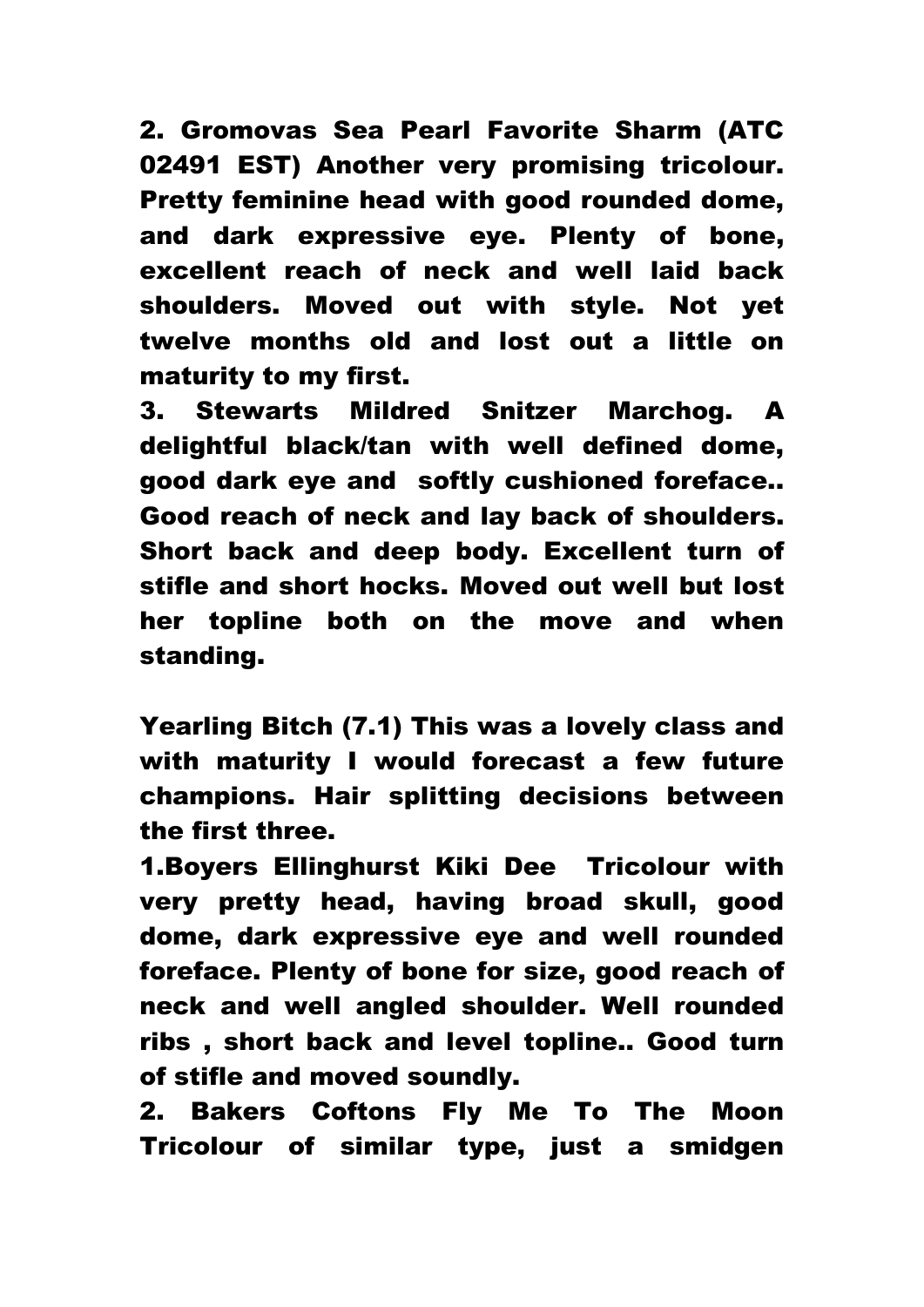smaller. Pretty feminine head with soft expression. Nice straight front, deep chest, short back and well rounded quarters. Moved well but in the final analysis tended to roach a little when standing.

3. Mallows Grace Od Dvou Orech Binglui (Imp Cze) A very feminine black/tan of lovely size. Well developed head with good dome, dark eye and nicely cushioned foreface.. Enough neck and shown in good coat. She moved out well enough but was unsettled when asked to stand.

Post Graduate Bitch (6.1)

1. Gilvichs Onika Ot Nevskogo Hobbita (ATC AW01733RES) Black/tan of considerable quality. Feminine head having broad skull and good width of foreface plus expressive dark eye. Lovely size with good bone, substance, deep chest, short back, level topline. Shown in beautiful condition with straight silky textured coat.

2. Baileys Rising Star at Aldoricka Lightly marked blenheim with happy temperament. Loved her head, very feminine with broad skull, softly cushioned foreface and large expressive eyes. Good reach of neck and lay back of shoulder. Rounded rib cage and depth of chest. Straight topline and well rounded quarters. Just slightly longer in back than my first. A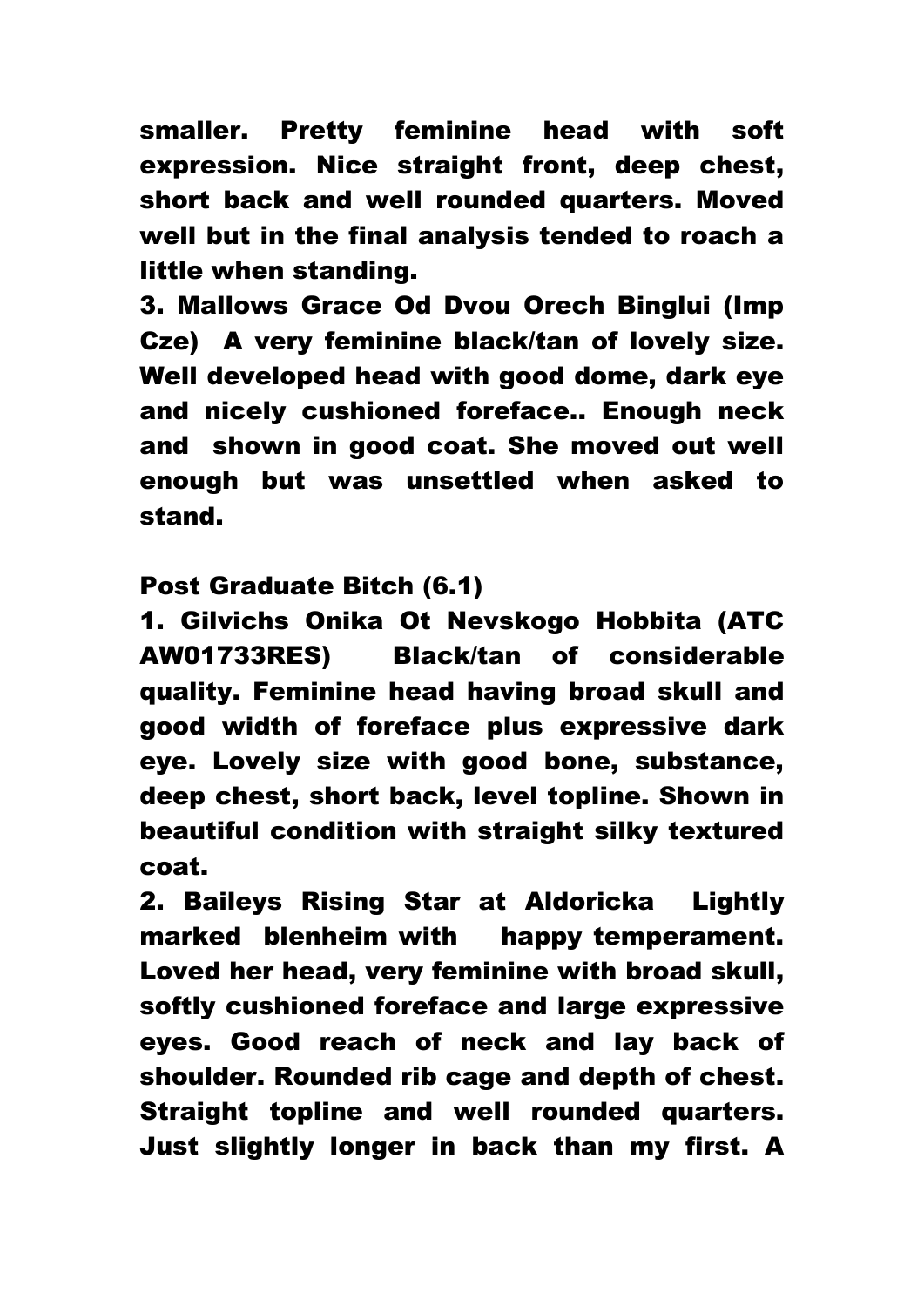little out of coat today. Moved around the ring exuding confidence. Another to watch as I'm sure that, with maturity she will trouble the best.3. Hinson's Kerizma Krocus Mature ruby with gorgeous depth of colour. Pretty feminine head with well rounded dome and good breadth of foreface. Ample reach of neck and well angulated shoulders. Well sprung ribs and deep chest. Short back and level topline. Good turn of stifle. She moved well but felt that she was carrying a little too much weight today. Very promising girl.

### Limit Bitch (4.1)

1. Couplands Mitapip Renaissance By Tucherish A top quality black/tan bitch with sweet feminine head. Well accentuated dome, expressive dark eye and well cushioned foreface. Good rich tan, sometimes lacking in the wholecolours..A smaller specimen of the breed but not lacking in bone or substance. Lovely outline showing well angulated shoulders, well rounded ribs and deep chest. Short back , level topline and well turned stifle. She won her place on her overall quality but in the Challenge she was let down by her poor hind movement

2. Harveys Rivermoor Lady Martha JW. A lovely blenheim bitch I've long admired from the ringside. Gentle feminine head with well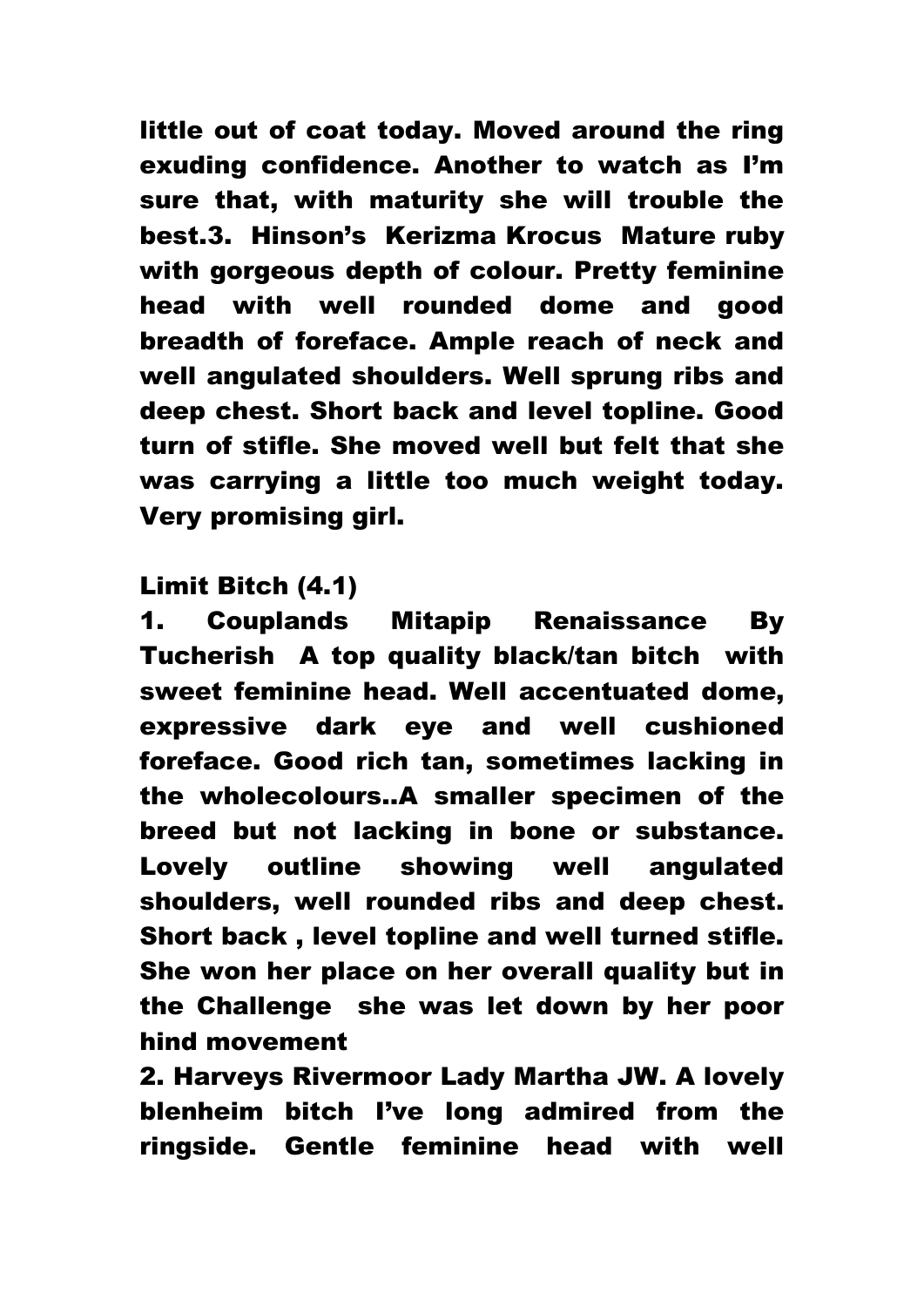accentuated dome, large dark eye, good wide jaw and softly cushioned foreface. Well constructed with good layback of shoulders, plenty of heart room with spring of rib and deep chest. Short level back and good rounded quarters which she uses to advantage in her sound movement. Unfortunately today really out of coat and giving her handler a hard time when she resolutely refused to stand.

3. Hinsons K. Krocus

## Open Bitch(11.4)

1. Austin & Bakers Ch. Cofton Dancing Through Life JW Delightful tricolour bitch now carrying the full bloom of maturity. Very pretty feminine head with broad skull and rounded dome. Lovely dark eye giving gentle expression, softly cushioned foreface and rich tan markings. Built in a small mould but with plenty of bone and substance. Well marked body, good neck and well laid back shoulders, terrific depth of chest and good spring of rib. Short back and level topline with well angulated stifles. Full of confidence and as reflected in her name, she danced around the ring as though she owned it. Shown in good, soft silky coat. BCC

2. Stewarts Ch Marchog Macflannelette Another black/tan girl of lovely size. Such a pretty feminine head with good dome, large